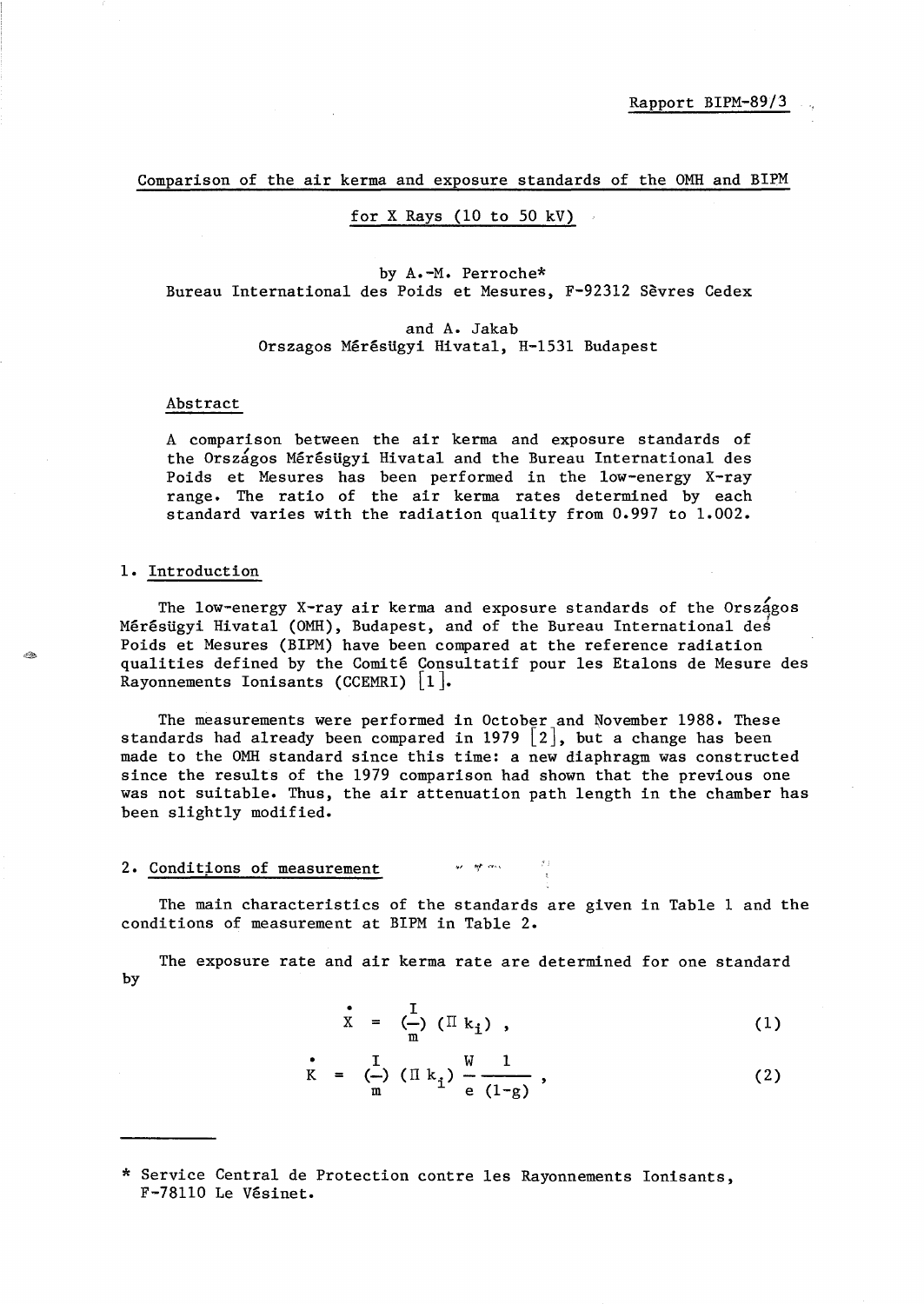#### where

*(I/m)* is the mass ionization current measured by the standard, (II  $k_i$ ) is the product of the correction factors to be applied to the standard, W is the average energy spent by an electron of charge e, to produce

g is the fraction of energy lost by bremsstrahlung.

an ion pair in dry air,

The physical constants entering in eqs (1) and (2) are given in Table 3, and the correction factors  $k_i$  in Table 4.

Tables 5 and 6 give the uncertainties associated with the measurements of  $\bar{X}$  and  $\bar{K}$ , for both the BIPM and OMH standards. In these tables the relative uncertainties estimated by statistical methods (type A) are designated by  $s_i$  and they correspond to one standard deviation; the relative uncertainties estimated by other means (type B), designated by u<sub>i</sub>, also correspond to one standard deviation.

#### 3. Results

The results of the comparison are given in Table 7. Some of the uncertainties in  $\bar{x}$  and  $\bar{k}$  (such as air density,  $W/e$ ,  $k_h$ , g) cancel for the uncertainty in the ratio R, where R is given by

$$
R = \dot{K}_{OMH} / \dot{K}_{BIPM} = \dot{X}_{OMH} / \dot{X}_{BIPM}
$$
 (3)

In Figure 1 curve (a) shows the present results. The ratio R varies from 0.997 at 10 kV to 1.002 at 50 kV for the more strongly filtered of the two reference radiations. Curve (b) shows the results of the 1979 comparison.

The diaphragms of the OMH and of the BIPM have been compared: they were placed in the BIPM standard and the ionization currents per unit area were compared. The difference is of the order of  $0.2$  % and varies slightly  $(0.16 \t% )$  with the radiation quality, as can be seen in Table 8.

#### 4. Conclusion

The improvements applied to the OMH diaphragm since 1979 have led to a good agreement between the two standards. A part of the variation of the ratio  $R$ , defined in eq. (3), with the radiation quality can be explained by'the observed difference in the diaphragms.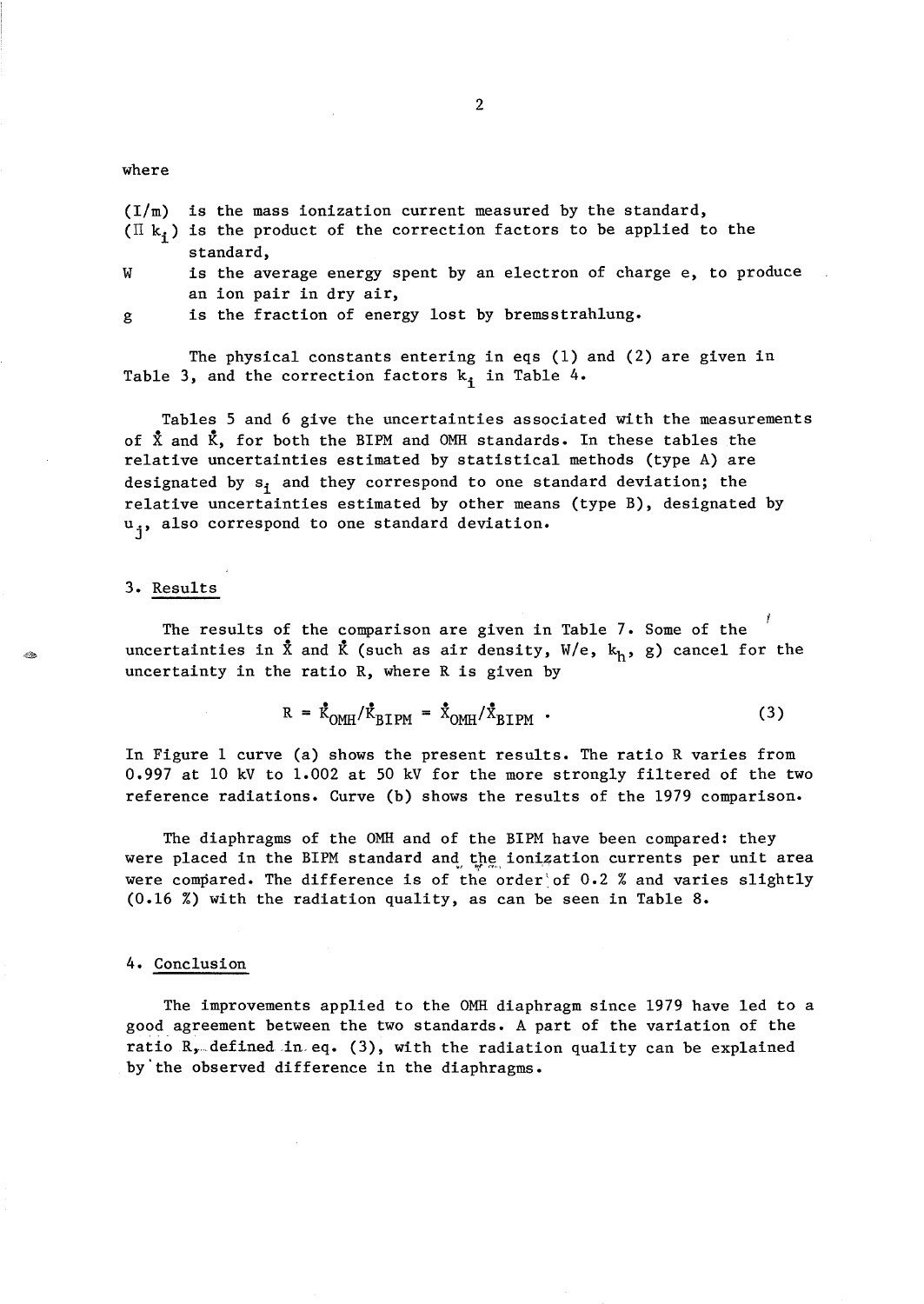### Main characteristics of the OMH and BIPM standards

|                                     |                    | OMH standard | BIPM standard |
|-------------------------------------|--------------------|--------------|---------------|
|                                     |                    |              |               |
| Plate separation                    | (mm)               | 60           | 70            |
| Collecting plate height             | (mm)               | 60.4         | 71            |
| Collecting plate width              | (mm)               | 40.99        | 15.466        |
| Diaphragm diameter                  | (mm)               | 5.004        | 4.9992        |
| Measurement volume                  | (cm <sup>3</sup> ) | 0.8061       | 0.30358       |
| Air attenuation path length         | (cm)               | 6.37         | 10.000        |
| Voltage applied to the standard (V) |                    | ±1600        | $±$ 1500      |

# Table 2

Conditions of measurement at BIPM  $\bar{f}$ 

<sup>~</sup>Distance between beryllium window of X-ray tube and the reference plane: 50 cm Beam diameter in the reference plane: 4 cm

| X-ray tube voltage      | (kV)                               | 10              | 25                   | 50(a)         | 50(b)         |
|-------------------------|------------------------------------|-----------------|----------------------|---------------|---------------|
| Current                 | (mA)                               | 5               | 5                    | 5             | 5             |
| Filtration              |                                    |                 |                      |               |               |
| Be                      | (mm)                               | $\approx 2.9$   | $\approx 2,9$        | $\approx 2.9$ | $\approx 2.9$ |
| $A1$ .                  | (mm)                               | $\sim 40$       | $\frac{31}{3}$ 0.373 | 3.989         | 1.007         |
| air                     | (mg/cm <sup>2</sup> )              | 59.4            | 59.4                 | 59.4          | 59.4          |
| Half-value thickness    |                                    |                 |                      |               |               |
| A1                      | (mm)                               | $\approx 0.036$ | 0.250                | 2.257         | 1.021         |
| Air attenuation         |                                    |                 |                      |               |               |
| coefficient, $\mu/\rho$ | $\frac{1}{2}$ (cm <sup>2</sup> /g) | 15.1            | 2.57                 | 0.39          | 0.79          |

 $\mathcal{L}_{\mathcal{A}}$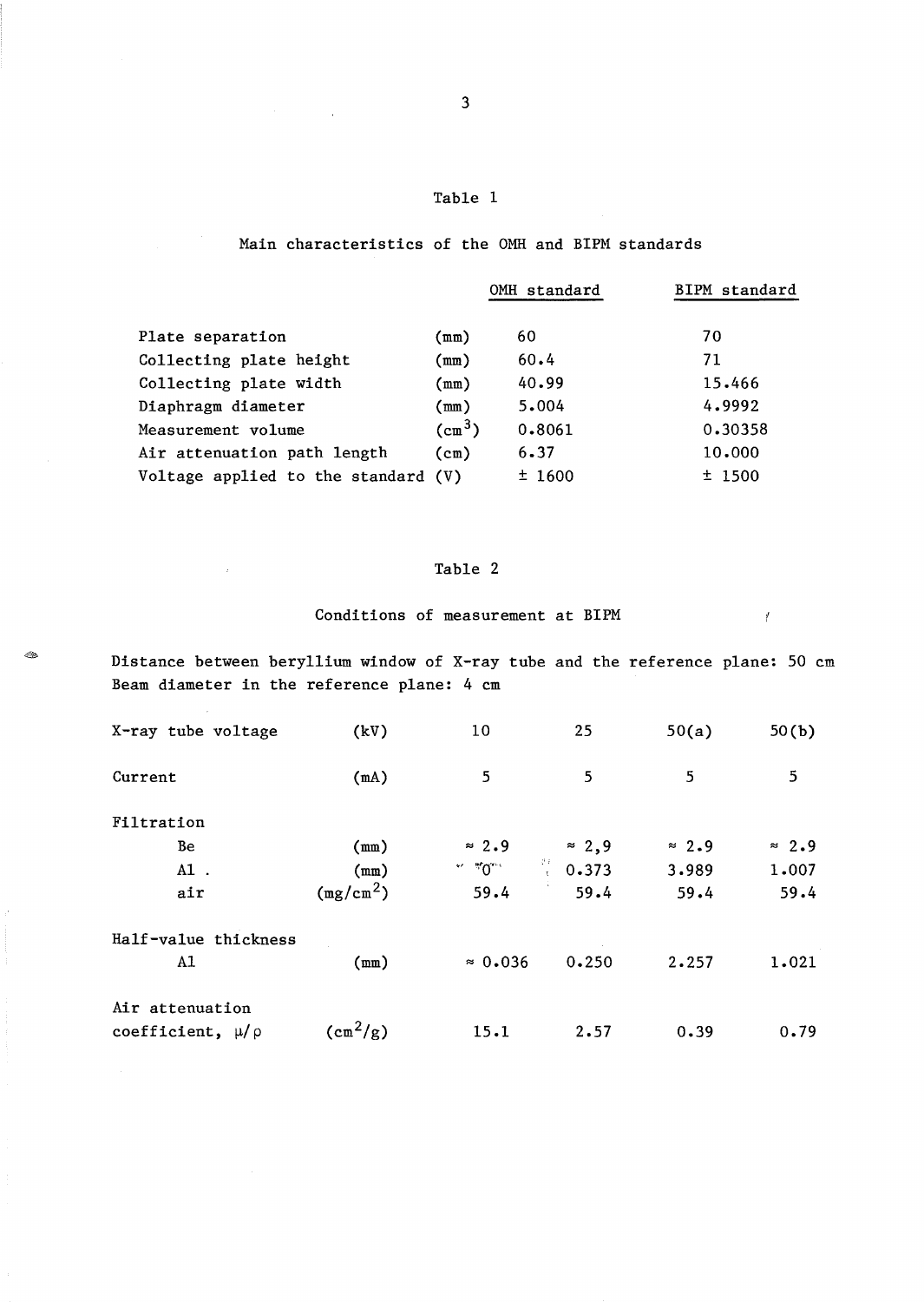Physical constants entering in the determination of  $\bar{x}_{\text{BIPM}}$  and  $\bar{k}_{\text{BIPM}}$ Dry air density (273.15 K, 101 325 Pa) 1.293 03  $\text{kg/m}^3$ W/e [3] 33.97 J/C  $\leq 1 \cdot 10^{-4}$ Fraction  $\overline{g}$  of energy lost by bremsstrahlung: (X rays from 10 to 50 kV)  $\begin{bmatrix} 3 \end{bmatrix}$ 

### Table 4

Correction factors applied to the CMH and BIFM air kerma and exposure standards

| X-ray tube voltage (kV)                           |                           |                | 10          |             | 25          |            | 50(a)       |            | 50(b)       |  |
|---------------------------------------------------|---------------------------|----------------|-------------|-------------|-------------|------------|-------------|------------|-------------|--|
|                                                   |                           | <b>CMH</b>     | <b>BIPM</b> | <b>CMH</b>  | <b>BIPM</b> | <b>CMH</b> | <b>BIPM</b> | <b>CMH</b> | <b>BIPM</b> |  |
| scattered radiation, $k_{\rm gc}$                 |                           | 0.9949         | 0.9944      | 0.9960      | 0.9957      | 0.9982     | 0.9971      | 0.9979     | 0.9965      |  |
| electron loss,                                    | $k_{\alpha}$              | 1.000          | 1.0000      | 1.000       | 1.0000      | 1.000      | 1.0000      | 1.000      | 1.0000      |  |
| recombination losses, k <sub>c</sub>              |                           | 1.0011         | 1.0010      | 1.0011      | 1.0006      | 1.0011     | 1.0006      | 1.0011     | 1.0009      |  |
| air attenuation,                                  |                           | $k_a * 1.1199$ | 1.1930      | 1.0196      | 1.0309      | 1.0029     | 1.0046      | 1.0058     | 1.0091      |  |
| field distorsion,                                 | $k_A$                     | 1.000          | 1.000       | 1.000       | 1.000       | 1.000      | 1.000       | 1.000      | 1.000       |  |
| transmission through<br>edges of diaphragm, $k_1$ |                           | 1.000          | 1.0000      | $1 - 000 -$ | 1.0000      | 1.000      | 1.0002      | 1.000      | 1.0000      |  |
| transmission through<br>walls of standard,        | $\mathbf{k}_{\mathbf{p}}$ | 1.000          | 1.0000      | 1.000       | 1.0000      | 1.000      | 1.0000      | 1.000      | 1.0000      |  |
| humidity,                                         | $k_h$                     | 0.998          | 0.998       | 0.998       | 0.998       | 0.998      | 0.998       | 0.998      | 0.998       |  |

\* The values of  $k_a$  are given for the following conditions: air pressure =  $10^5$  Pa and air temperature =  $20 °C$ .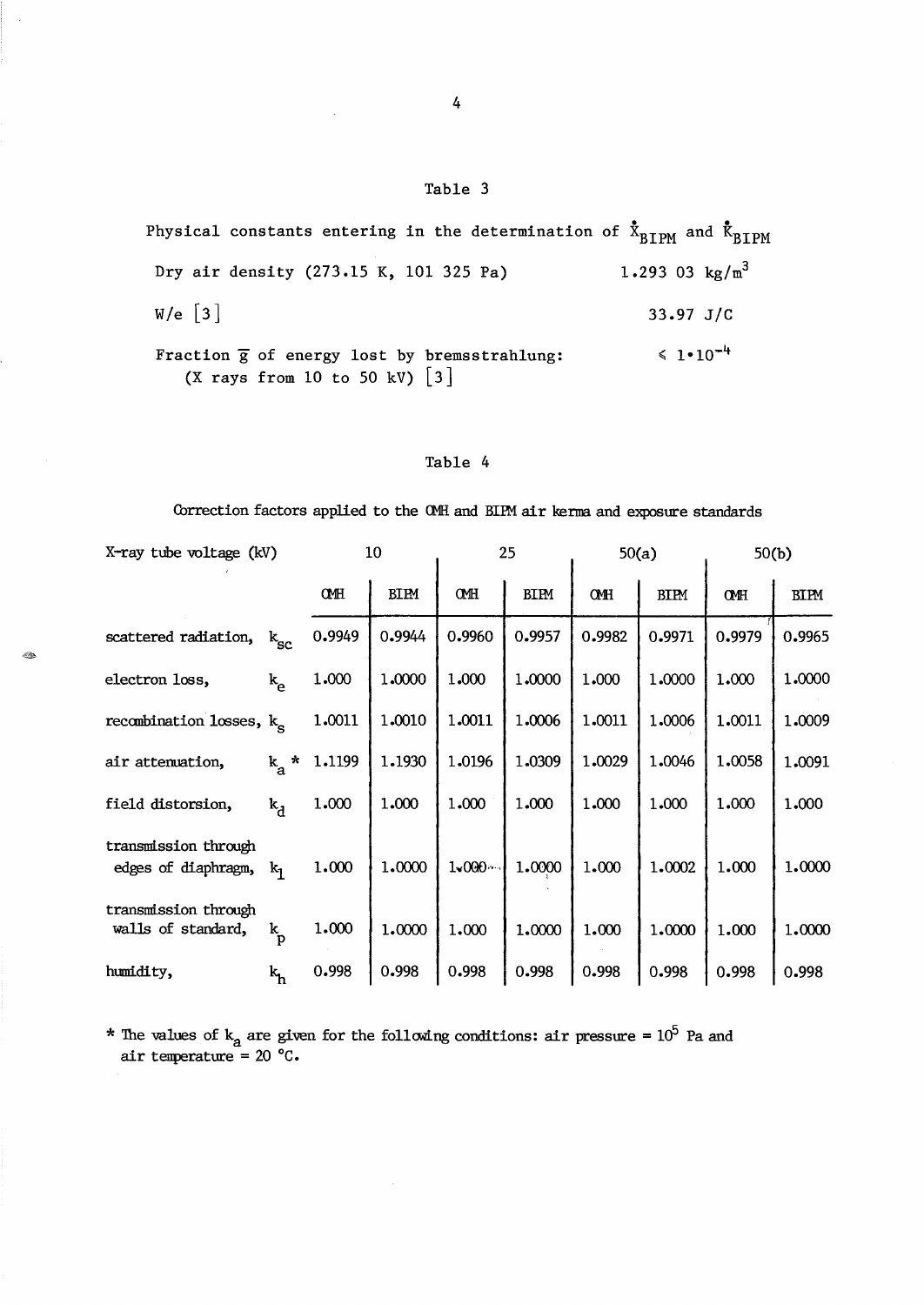# Estimated relative uncertainties in BIPM exposure rate and air kerma rate (standard deviation, in %)

| X-ray tube voltage<br>(kV)                                                                                                                                                                                                                                                                                                                                                                                             | 10                   |                                                                                     |                                                               | 25                                                                          |                | 50(a)                                                                                 |                    | 50(b)                                                                               |  |
|------------------------------------------------------------------------------------------------------------------------------------------------------------------------------------------------------------------------------------------------------------------------------------------------------------------------------------------------------------------------------------------------------------------------|----------------------|-------------------------------------------------------------------------------------|---------------------------------------------------------------|-----------------------------------------------------------------------------|----------------|---------------------------------------------------------------------------------------|--------------------|-------------------------------------------------------------------------------------|--|
|                                                                                                                                                                                                                                                                                                                                                                                                                        | $\mathbf{S_1}$       | $\mathbf{u}_{\mathbf{j}}$                                                           | $\mathbf{s}_{\mathbf{i}}$                                     | $\mathbf{u}_{\mathbf{j}}$                                                   | $s_{\dot{1}}$  | $\mathbf{u}_{\mathbf{j}}$                                                             | $\mathbf{s}_1$     | $u_{j}$                                                                             |  |
| Physical constants<br>dry air density<br>(273.15 K, 101 325 Pa)<br>W(e)<br>for air kerma                                                                                                                                                                                                                                                                                                                               |                      | $\leq 0.01$<br>0.15                                                                 |                                                               | $\le 0.01$<br>0.15                                                          |                | $\le 0.01$<br>0.15                                                                    |                    | \$0.01<br>0.15                                                                      |  |
| Correction factors<br>applied to the standard<br>scattered radiation,<br>$\mathbf{k}_{\rm sc}$<br>electron loss,<br>$\mathbf{k}_{\mathrm{e}}$<br>recombination losses, $k_g$<br>air attenuation,<br>$\mathbf{k}_{\rm a}$<br>field distorsion,<br>$k_{\rm A}$<br>transmission through<br>edges of diaphragm,<br>$k_{1}$<br>transmission through<br>walls of standard,<br>$\mathbf{k}_\mathrm{p}$<br>humidity,<br>k<br>h | 0.013<br>$\leq 0.01$ | 0.07<br>\$0.01<br>$\leq 0.01$<br>$0.013$ $\leq 0.01$<br>0.07<br>$\leq 0.01$<br>0.03 | 0.02<br>0.02<br>$\le 0.01$                                    | 0.07<br>\$0.01<br>$\leq 0.01$<br>$\leq 0.01$<br>0.07<br>$\leq 0.01$<br>0.03 | 0.02<br>\$0.01 | 0.07<br>0.03<br>$0.007$ $\leq 0.01$<br>$\leq 0.01$<br>0.07<br>$\leq 0.01$<br>$0 - 03$ | 0.03<br>$\le 0.01$ | 0.07<br>$\leq 0.01$<br>$0.007$ < 0.01<br>$\leq 0.01$<br>0.07<br>$\leq 0.01$<br>0.03 |  |
| Measurement of $I/\nu\rho$<br>measurement volume,<br>$\mathbf v$<br>ionization current,<br>I.<br>corrections concerning $\rho$<br>(temperature, pressure)                                                                                                                                                                                                                                                              | 0.015<br>0.02        | 0.007<br>0.01                                                                       | 0.015<br>$^{\prime\prime}$ 0 $\tilde{C}$ 02 $^{\prime\prime}$ | 0.007<br>0.01                                                               | 0.015<br>0.03  | 0.007<br>0.01                                                                         | 0.015<br>0.02      | 0.007<br>0.01                                                                       |  |
| Uncertainty on X<br>rtpm<br>quadratic sum<br>combined uncertainty<br>Uncertainty on K                                                                                                                                                                                                                                                                                                                                  | 0.03<br>0.11         | 0.10                                                                                | 0.04<br>0.11                                                  | 0.10                                                                        | 0.12           | $0.04$ $0.11$                                                                         | 0.04<br>0.11       | 0.10                                                                                |  |
| BIPM<br>quadratic sum<br>combined uncertainty                                                                                                                                                                                                                                                                                                                                                                          | 0.03<br>0.18         | 0.18                                                                                | 0.04<br>0.19                                                  | 0.18                                                                        | 0.04<br>0.19   | 0.19                                                                                  | 0.04<br>0.19       | 0.18                                                                                |  |

 $\bar{\lambda}$ 

 $\bar{z}$ 

 $\mathcal{L}$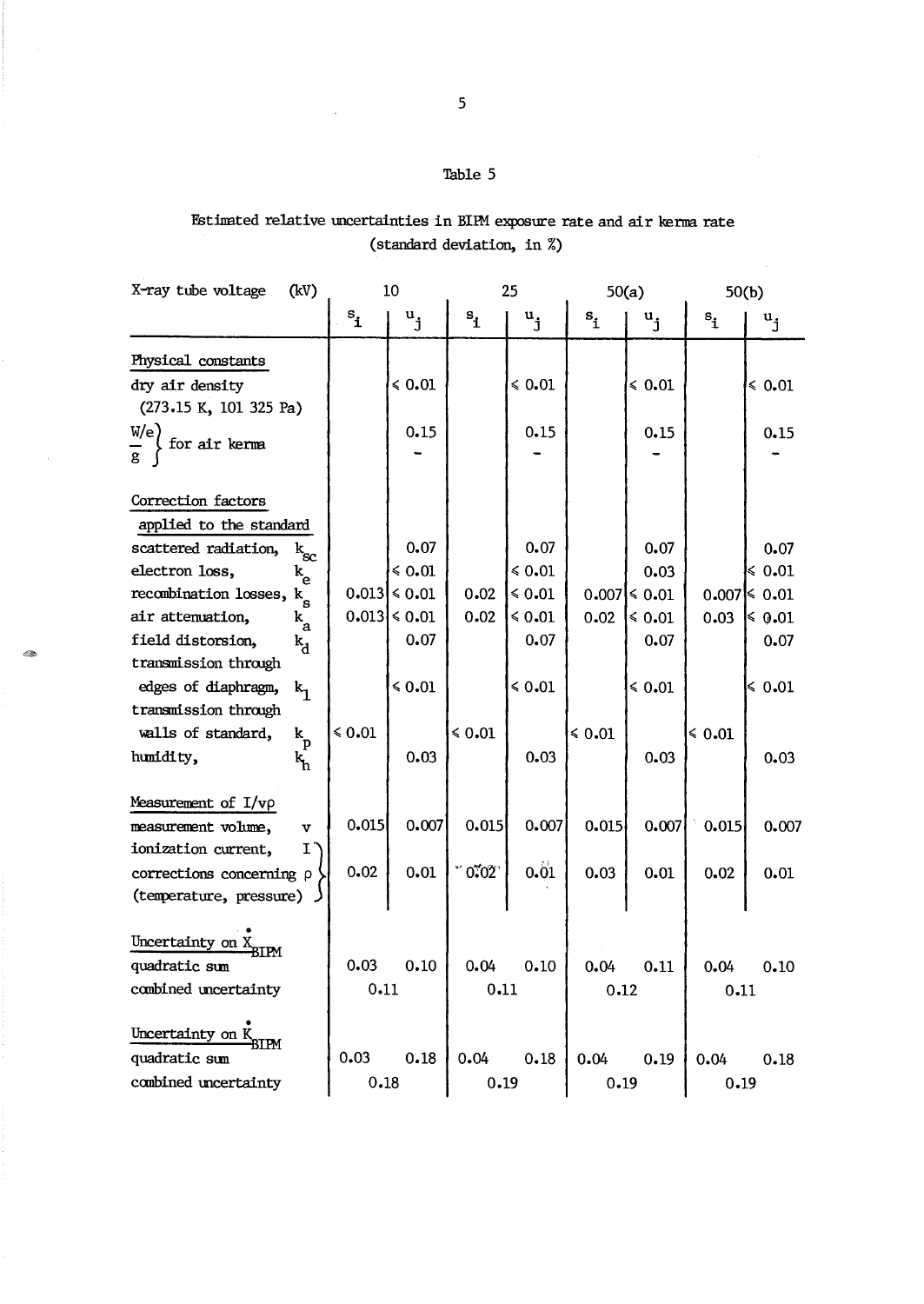# Estimated relative uncertainties in OMH exposure rate and air kerma rate measured at BIPM (standard deviation, in %)

| X-ray tube voltage<br>(kV)                                                                                                                                                                                                                                                                                                                                                                                        | 10                    |                                                            | 25                   |                                                            | 50(a)                |                                                            | 50(b)                |                                                           |
|-------------------------------------------------------------------------------------------------------------------------------------------------------------------------------------------------------------------------------------------------------------------------------------------------------------------------------------------------------------------------------------------------------------------|-----------------------|------------------------------------------------------------|----------------------|------------------------------------------------------------|----------------------|------------------------------------------------------------|----------------------|-----------------------------------------------------------|
|                                                                                                                                                                                                                                                                                                                                                                                                                   | $S_{\dot{1}}$         | $\mathbf{u}_{\mathbf{i}}$                                  | $s_{\underline{i}}$  | $\mathbf{u}_{\mathbf{i}}$                                  | $s_i$                | $\mathbf{u}_{\mathbf{j}}$                                  | $\mathbf{s}_1$       | $\mathbf{u}_{\mathbf{j}}$                                 |
| Physical constants<br>dry air density<br>(273.15 K, 101 325 Pa)                                                                                                                                                                                                                                                                                                                                                   |                       | $\leq 0.01$                                                |                      | $\leqslant 0.01$                                           |                      | $\leq 0.01$                                                |                      | $\le 0.01$                                                |
| W/e<br>for air kerma                                                                                                                                                                                                                                                                                                                                                                                              |                       | 0.15                                                       |                      | 0.15                                                       |                      | 0.15                                                       |                      | 0.15                                                      |
| Correction factors<br>applied to the standard<br>scattered radiation,<br>$\mathbf{k_{sc}}$<br>electron loss,<br>$\mathbf{k}_{\mathrm{e}}$<br>recombination losses, $k_g$<br>air attenuation,<br>$\mathbf{k}_{\mathbf{a}}$<br>field distorsion,<br>$k_d$<br>transmission through<br>edges of diaphragm,<br>$k_{1}$<br>transmission through<br>walls of standard,<br>$\mathbf{k}_\mathrm{p}$<br>humidity,<br>k<br>h | 0.04<br>0.013<br>0.01 | 0.15<br>0.1<br>0.05<br>$\leq 0.01$<br>0.05<br>0.01<br>0.03 | 0.04<br>0.02<br>0.01 | 0.15<br>0.1<br>0.05<br>$\leq 0.01$<br>0.05<br>0.01<br>0.03 | 0.04<br>0.02<br>0.01 | 0.15<br>0.1<br>0.05<br>$\leq 0.01$<br>0.05<br>0.01<br>0.03 | 0.04<br>0.03<br>0.01 | 0.15<br>0.1<br>0.05<br>$\le 0.01$<br>0.05<br>0.01<br>0.03 |
| Measurement of $I/v\rho$<br>measurement volume,<br>$\overline{\mathbf{v}}$<br>ionization current,<br>I.<br>corrections concerning p<br>(temperature, pressure).                                                                                                                                                                                                                                                   | 0.02                  | 0.05<br>0.02                                               | age come<br>0.02     | 0.05<br>0.02                                               | 0.03                 | 0.05<br>0.02                                               | 0.02                 | 0.05<br>0.02                                              |
| Uncertainty on X<br>quadratic sum<br>combined uncertainty                                                                                                                                                                                                                                                                                                                                                         | 0.05                  | 0.20<br>0.21                                               | 0.05                 | 0.20<br>0.21                                               | 0.05                 | 0.20<br>0.21                                               | 0.05                 | 0.20<br>0.21                                              |
| Uncertainty on K<br>OМH<br>quadratic sum<br>combined uncertainty                                                                                                                                                                                                                                                                                                                                                  | 0.05                  | 0.25<br>0.26                                               | 0.05                 | 0.25<br>0.26                                               | 0.05                 | 0.25<br>0.26                                               | 0.05                 | 0.25<br>0.26                                              |

 $\bar{\bar{z}}$ 

 $\hat{\mathcal{A}}$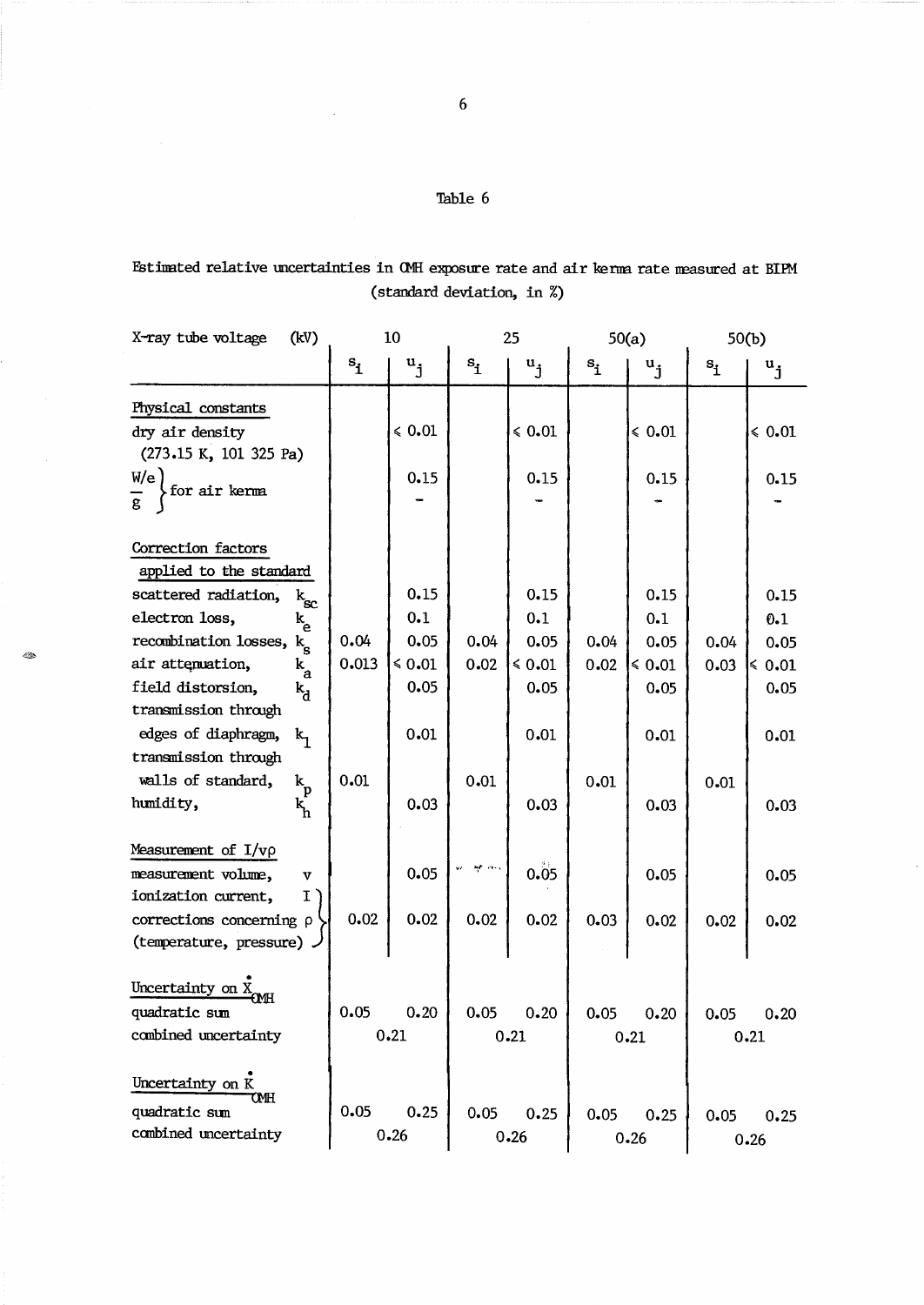Results of the OMH-BIPM comparison

Its of the OMH-BIPM comparis<br>R =  $\dot{\tilde{X}}_{\text{OMH}}/\dot{\tilde{X}}_{\text{BIPM}}$  =  $\dot{\tilde{K}}_{\text{OMH}}/\dot{\tilde{K}}_{\text{BIPM}}$ 

| $X$ -ray<br>tube<br>voltage | Date             | $\dot{x}_{OMH}$ * |        | $K_{OMH}^*$                                                              | Polarity effect | $X_{\text{BIPM}}^*$ |        | $K_{\text{BIPM}}^*$ | Polarity effect,                                                                              | $R$ **              |
|-----------------------------|------------------|-------------------|--------|--------------------------------------------------------------------------|-----------------|---------------------|--------|---------------------|-----------------------------------------------------------------------------------------------|---------------------|
| (kV)                        |                  | $(\mu A/kg)$      | (mR/s) | $(\mu Gy/s)$                                                             | $(1/1)^{OMH}$   | $(\mu A/kg)$        | (mR/s) | $(\mu Gy/s)$        | $\left(\begin{smallmatrix} \mathbf{I}_+ / \mathbf{I}_-\end{smallmatrix}\right)_{\text{BIPM}}$ |                     |
| 10 <sub>1</sub>             | $1988 - 11 - 08$ | 16.470            | 63.836 | 559.47                                                                   | 1.0005          | 16.515              | 64.014 | 561.04              | 0.9999                                                                                        | $0.9973 \pm 0.0023$ |
|                             | $\cdots$         | 16.479            | 63.874 | 559.80                                                                   | 1,0006          | 16.524              | 64.048 | 561.33              | 0.9995                                                                                        |                     |
| 25                          | $1988 - 11 - 04$ | 33.212            | 128.73 | 1128.2                                                                   | 1.0001          | 33.230              | 128.80 | 1128.8              | 0.9985                                                                                        | $0.9994 \pm 0.0023$ |
|                             | 1988-11-09       | 33.213            | 128.73 | 1128.3                                                                   | 1.0003          | 33.237              | 128.83 | 1129.1              | 0.9978                                                                                        |                     |
| 50(a)                       | 1988-11-03       | 10.028            | 38.869 | 340.65<br>$\varphi_{\rm{max}}$ , and $\frac{m_{\rm{max}}}{m_{\rm{max}}}$ | 1.0001          | 10.008              | 38.790 | 339.97              | 0.9988                                                                                        | $1.0020 \pm 0.0024$ |
| 50(b)                       | $1988 - 10 - 28$ | 46.232            | 179.19 | 1570.5                                                                   | 1.0005          | 46.185              | 179.01 | 1568.9              | 0.9989                                                                                        | $1.0010 \pm 0.0023$ |

 $\rightarrow$ 

 $\overline{\phantom{0}}$ 

The correction for the leakage current of each standard chamber was less than 0.01 %.

\* Each value given in this column is an average value based on 40 to 50 measurements. \*\* The quoted uncertainties represent 1 standard deviation.

**&**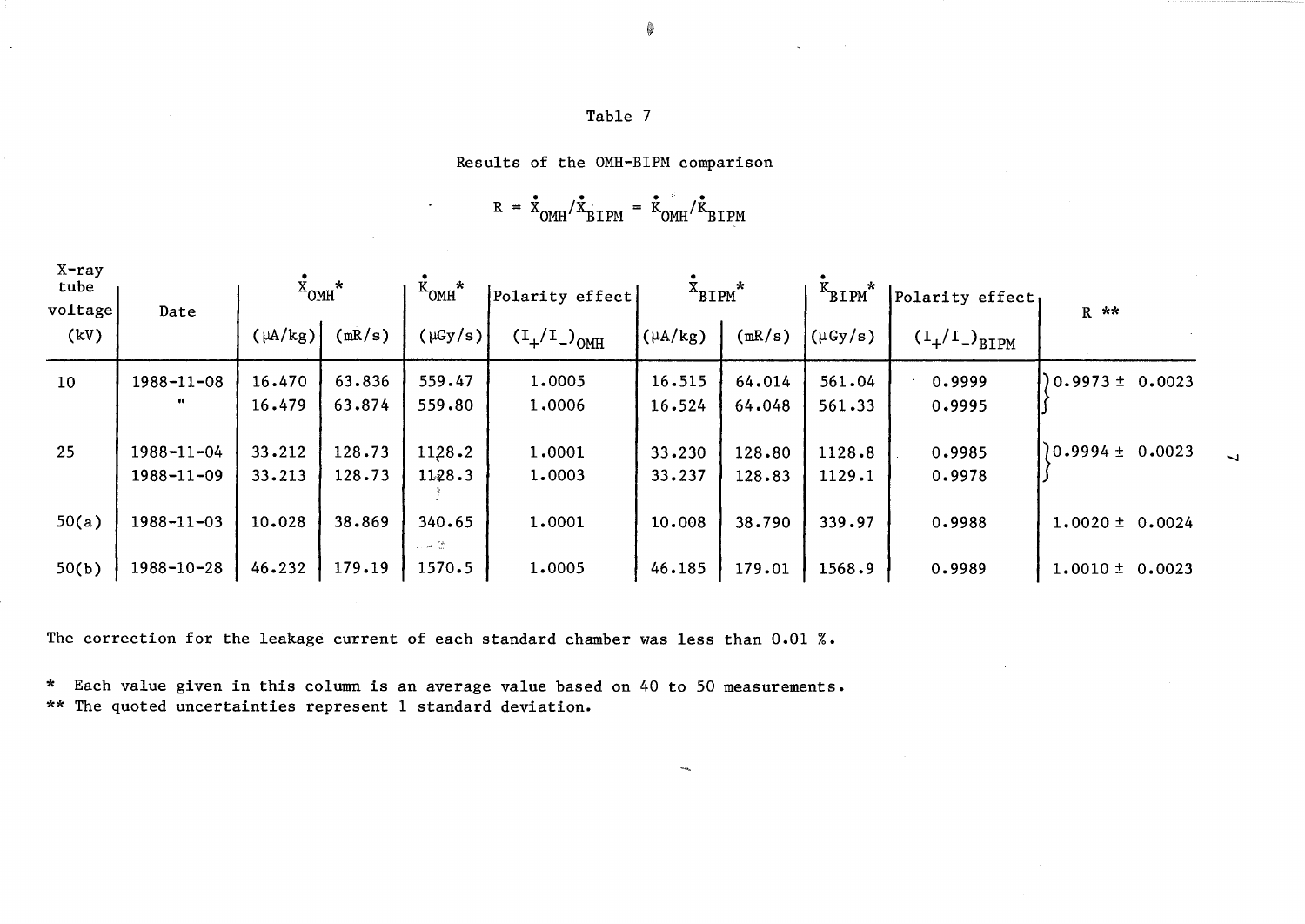Comparison of the OMH and BIPM diaphragms

| X-ray tube<br>voltage<br>(kV) | Date             | $(1/A)_{OMH}/(1/A)_{BTHM}$ * |
|-------------------------------|------------------|------------------------------|
| 10                            | $1988 - 11 - 08$ | $0.9971 \pm 0.0005$          |
| 25                            | $1988 - 11 - 04$ | $0.9977 \pm 0.0005$          |
| 50(a)                         | $1988 - 11 - 03$ | $0.9987 \pm 0.0005$          |
| 50(b)                         | 1988-10-28       | $0.9986 \pm 0.0005$          |

\* I is the ionization current measured by the BIPM chamber for a diaphragm of geometrical area equal to A.



Fig. 1 - Comparison of the air kerma and exposure standards of OMH and Comparison of the air kerma and ex<br>BIPM.  $R = \frac{\dot{X}_{OMH}}{\dot{X}_{BIPM}} = \frac{\dot{X}_{OMH}}{\dot{X}_{BIPM}}$ .

8